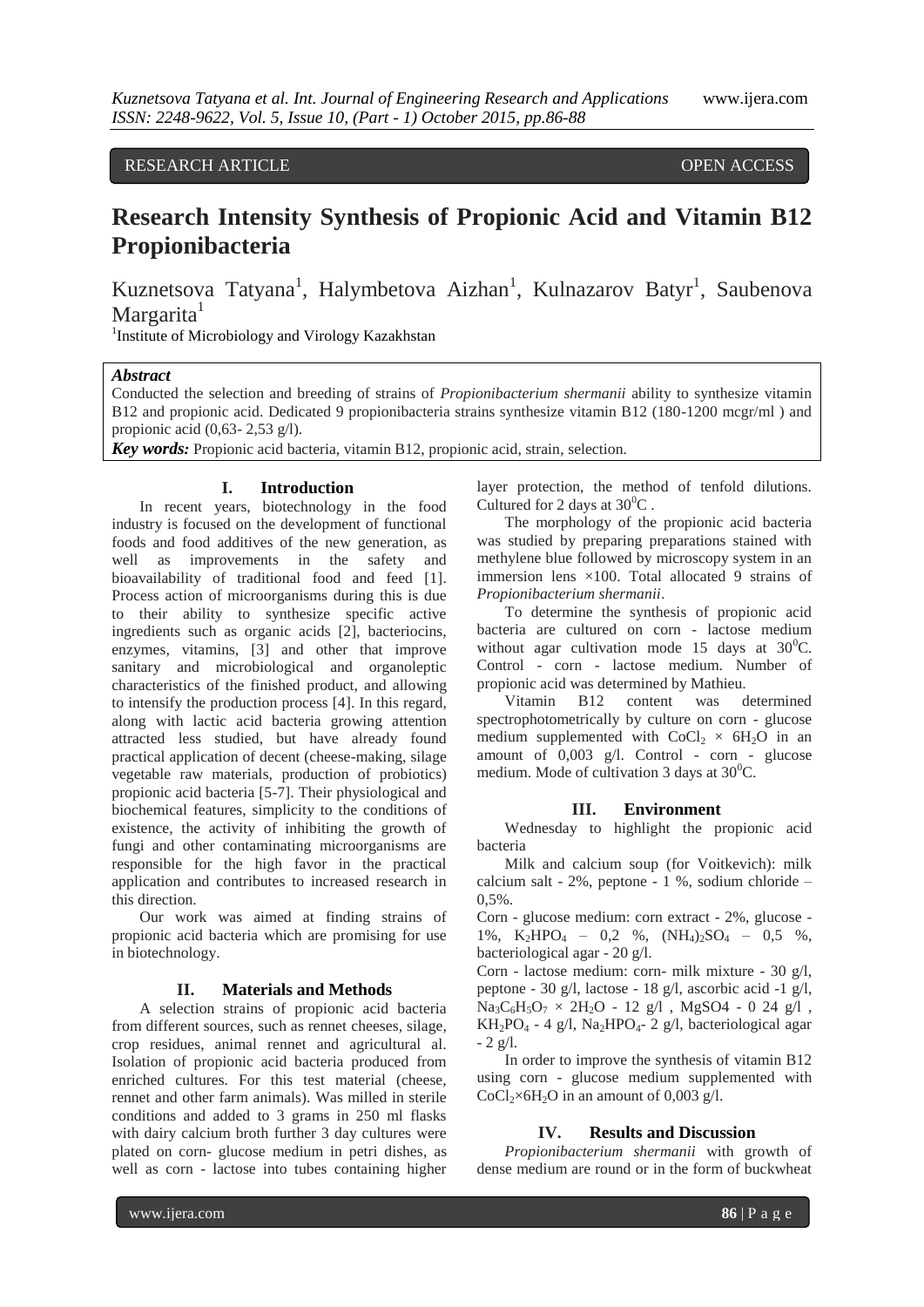grains. Colonies creamy, moist, shiny, oily. The test cultures of microorganisms grown on agar medium are the most sticks of various sizes, from the very short, almost cocci before long. The liquid medium

cells have a coccoid form part of the collection in the chain, sometimes branching, and found sticks of short (Figure 1).



A - Milk B - Rennet farm animals Figure 1 - The morphology of propionic acid bacteria isolated from different sources  $(\times 100)$ 

Next was held propionic acid bacteria strains selection with high accumulation of propionic acid. As seen in Figure 2, the amount of propionic acid formed after 15 days of culture ranged from 0,63 g/l to 2,53 g/l.



Maximum synthesis observed in embodiments  $N \& N \& 6$ , 7 and is 2,15 g/l and 2,53 g/l respectively. Low acidifying strains possess the ability  $N_2N_2$ , 3, 4, 8, 9 (0, 63 – 1,03 g/l).

Also held propionic acid bacteria selected for the ability to synthesize vitamin B12. As seen in Figure 3 the best vitamin synthesizing capacity have strains №№1, 5, 6, 7. The number of synthesized vitamin is 1200-1070 mkg/ml.